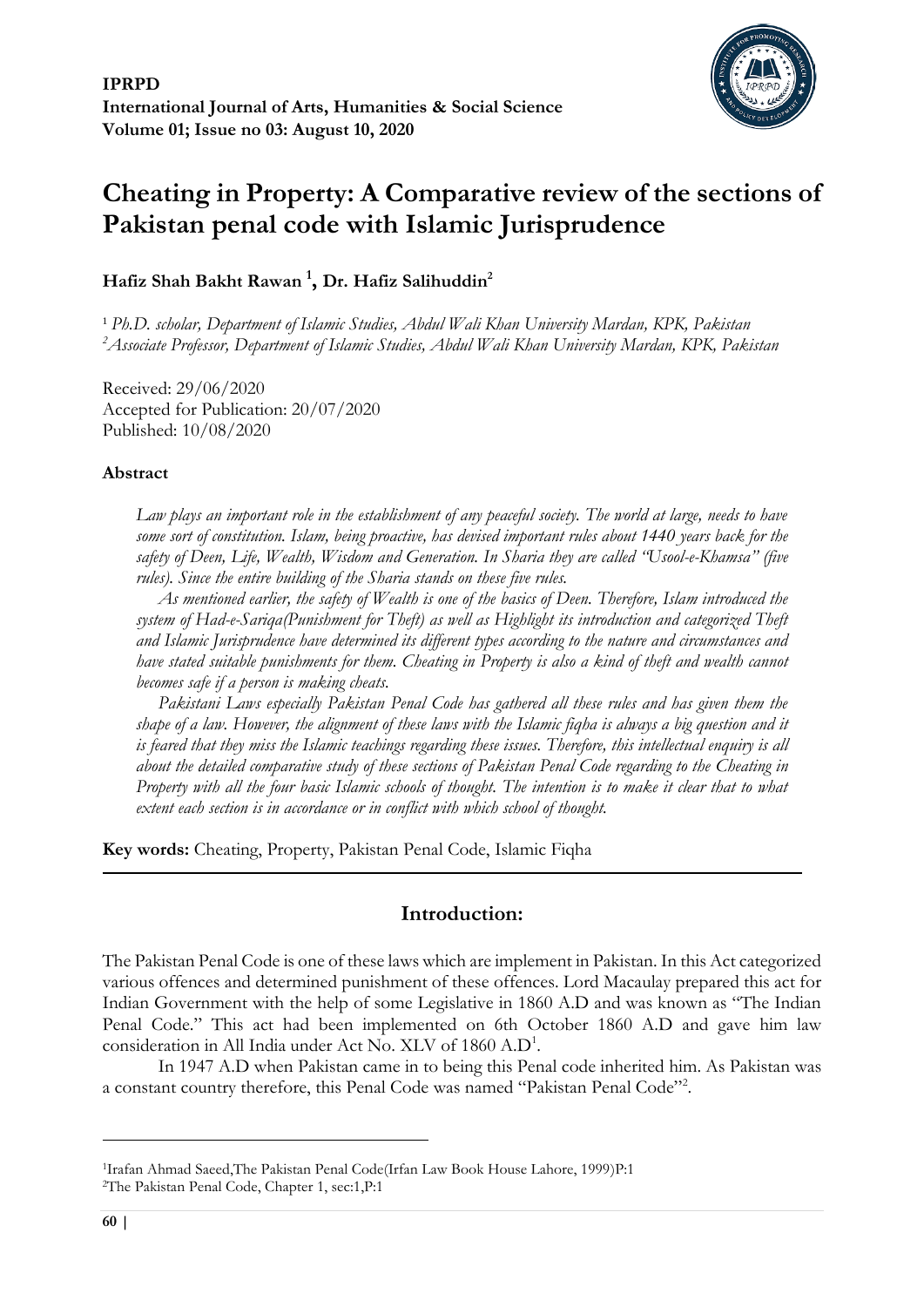Being an Islamic country, Pakistani law experts and religious scholars are trying time to time to amendment its un-Islamic sections in the light of Islamic Jurisprudence. But as a whole Pakistan Penal Code has not researched in the light of Islamic teachings and jurisprudence.

"Offence against Property" is one of Chapter (17th chapter) of Pakistan Penal Code. In this Chapter under the various titles related to the Property are discussed i.e. law's Introductions, Explanation, Illustrations and Punishment of the related offences. In this chapter there is a part named "Of Cheating in Property" which is contain on the introduction of cheating, possible cases and its legal punishment. But this part has not researched in the light of Islamic teachings and jurisprudence of four Schools yet. In this research article the sections of this part has explanted and reviewed with Islamic Jurisprudence.

# **Of Cheating**

# **This Part is contain on six sections: (From Section No: 415 to Section No: 420)**

#### **Section no 415: Cheating:**

''Whoever, by deceiving any person, fraudulently or dishonestly induces the person so deceived to deliver any property to any person, or to consent that any person shall retain any property, or intentionally induces the person so deceived to do or omit to do anything which he would not do or omit if he were not so deceived, and which act or omission causes or is likely to cause damage or harm to that person [or any other person] in body, mind, reputation or property, is said to "cheat"."<sup>3</sup>

#### **Explanation:**

In the above section of Pakistan Penal Code, the legal introduction of cheating and has been introduced these cases on which implement cheating legally. As a whole the above introduction is contain on two parts. First part is special part which surrounds on the section and "any person, fraudulently or dishonestly induces the person……………"words represented this part of section. Second part is contain on other two parts. First part of the second part is "any person shall retain any property, or intentionally induces the person so deceived to do or omit to do anything which he would not do" and the second part is "and which act or omission causes or is likely to cause damage or harm to that person" is the alternate part of first part and the last words "is said to "cheat"" are completion word of this section. While these words of the section "which he would not do or omit if he was not so deceived" are related to the second part of the section and its implementation on the first part is not suitable in any case.

Therefore, this section belong to the possible and implement cases of Cheating not contain on the introduction of cheating, which are as under:

1. Keep Property of theft or other property in which cheating has been committed to any one, saying to him that this property of the same position.

2. Induces the person so deceived to do or omit to do anything which act or omission causes or is likely to cause damage or harm to that person in body, mind, reputation or property and inducer doesn't inform this person.

3. Induces the person so deceived not to do anything which do not act causes or is likely to cause damage or harm to that person in body, mind, reputation or property and inducer doesn't inform this person.

4. All of the above cases commit by deceiving any person, fraudulently or dishonestly. Cheating in the light of Sharia:

<sup>3</sup>The Pakistan Penal Code,Chapter:XVII , Sec: 415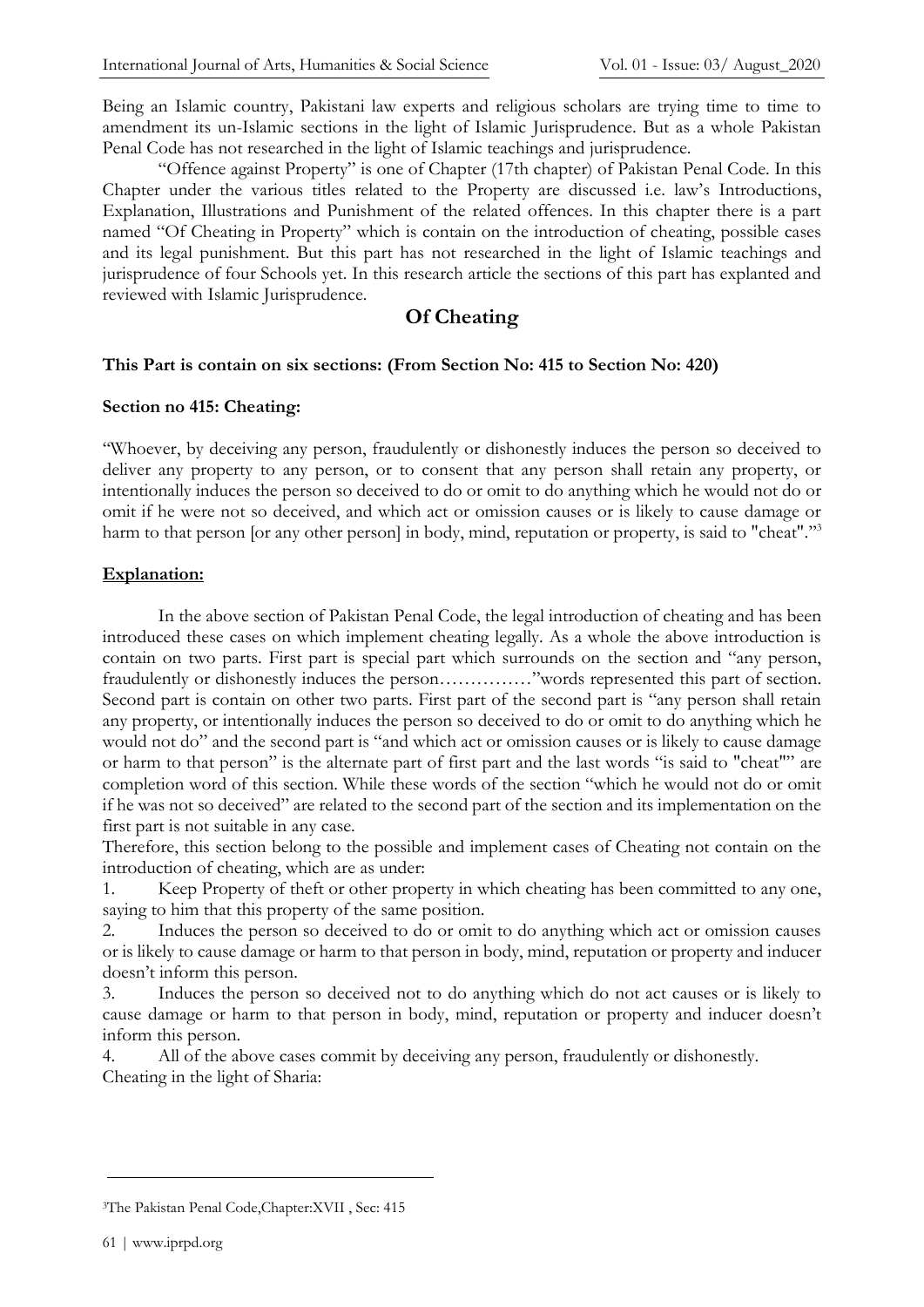In Arabic language the word "Taghreer" [ تَغْرِيْرٌ ] is used for Cheating. But in Arabic literature it means: Danger, cheat, loss<sup>4</sup>. It also means in Arabic "to present himself on the harm and danger."<sup>5</sup> According to the Oxford dictionary' cheating means: deceit, deceiving, deception, double dealing, fraud etc.

Imam Jurjani has literally defined cheating: "A work which is unknown by result and end ".<sup>6</sup> While Imam Raghib writes about cheating:

"Unknown in the awaken condition, unaware, the disclose effect of a thing ".<sup>7</sup>

In the Holy Quran this word is used for the meanings of "cheating, fraud, loss, and defect. As Allah Almighty says:

$$
\{\epsilon\}
$$
تَنَّا أُلُحَيِوَةُ الَدُّنُيًا إِلَّاّمَتَاعُّ اُلُغُرُ ورِ }

"The life of this world is only the enjoyment of deception (a deceiving thing)."<sup>9</sup>

10

"Let not the free disposal (and affluence) of the disbelievers throughout the land deceive you"

ِ **﴿** اَّل ُغ ُرورا ٰط ُن إ َوما یَ ِعدُ ُه ُم ال اشْي **﴾** 11

"And Shaitan's (Satan) promises are nothing but deceptions."

ْو ِل ُغ ُرورا **﴾**<sup>12</sup> قَ ْ ٰى بَ ْع ٍض ُز ْخ ُر َف ال ل ِ **﴿**یُو ِحي بَ ْع ُض ُهْم إ

"Some of them inspiring others with gilded speech to deceive (them)"

$$
(éK̃نَّنُرَّنَّكُمُ الُّحَيَاهُّ الُدُّنُيَاوَ ۷ يَغُرَّنَّكُمْ بِاللَّهِ الُغَرُورُ }13(
$$

"Let not then this (worldly) present life deceive you, nor let the chief deceiver (Satan) deceive you about Allah."

$$
\left\{i\right\}
$$
بَلُّ إِنُ يَعِدُالظِّلِمُونَ بَعُضُهُمْ بَعُضًا إِلَّا عُرُور أَهُ<sup>14</sup>

"Nay, the wrongdoers hold out promises one to another only to deceive"

$$
^{15} \left( \frac{\Delta}{\Delta} \right)
$$
لَا

"What evil has deceived you about your Gracious Lord?"

5Ibn-i-Sayda,Abu-Ul-Hasan Ali Bin Ismail, Al-Muhkam-Wal-Muhit-Ul-Azam(Dar-Ul-Kotob-Ul-

<sup>7</sup>Al-Mufradat Fi Gharib-Al-Quran,P:604

<sup>8</sup>Al-Imran 3:185

- <sup>12</sup>Al-An'aam122:6 <sup>13</sup>Luqman 31:33
- <sup>14</sup>Al-Fatir 35:40

<sup>4</sup>In the Holy Saying of Muhammad (S.A.W) the word "Gharar" has used in the meaning of "Loss": يِف رَ '' ََّل ِغ َرا َوََّل تَ ْسِليم۔ َص '' ََلٍة، . "There is no loss and Salam in the Prayer.

<sup>[</sup>Abu Da'ud,Sulaiman Bin Ash'As Sajistani,Sunan,(Dar-Ul-Kitab Al-Arabi,Bairoot),Hadith No:928]

Ilmia,Bairoot,2000)Vol:5.P:360…Raghib Asfahani,Abul Qasim Hussain Bin Muhammad Bin Mufazzal, Al-Mufradat Fi Gharib-Al-Quran(Dar-Ul-Ilam,Damishq,Bairoot,1412 H),P:604.

<sup>6</sup>Ali Bin Muhammad Al-Jurjani,Al-Tarifaat(Dar-Ul-Kitab Al-Arabi,Bairoot,1405 H)P:161

<sup>9</sup>Quran Translation,Tarjamat-i-Englizia Lima'aan-i-Quran(Al-Maktabat-U-Shamila)

<sup>10</sup>Al-Imran 3:196

<sup>11</sup>Al-Nisa 4:120

<sup>15</sup>Al-Infitar 82:6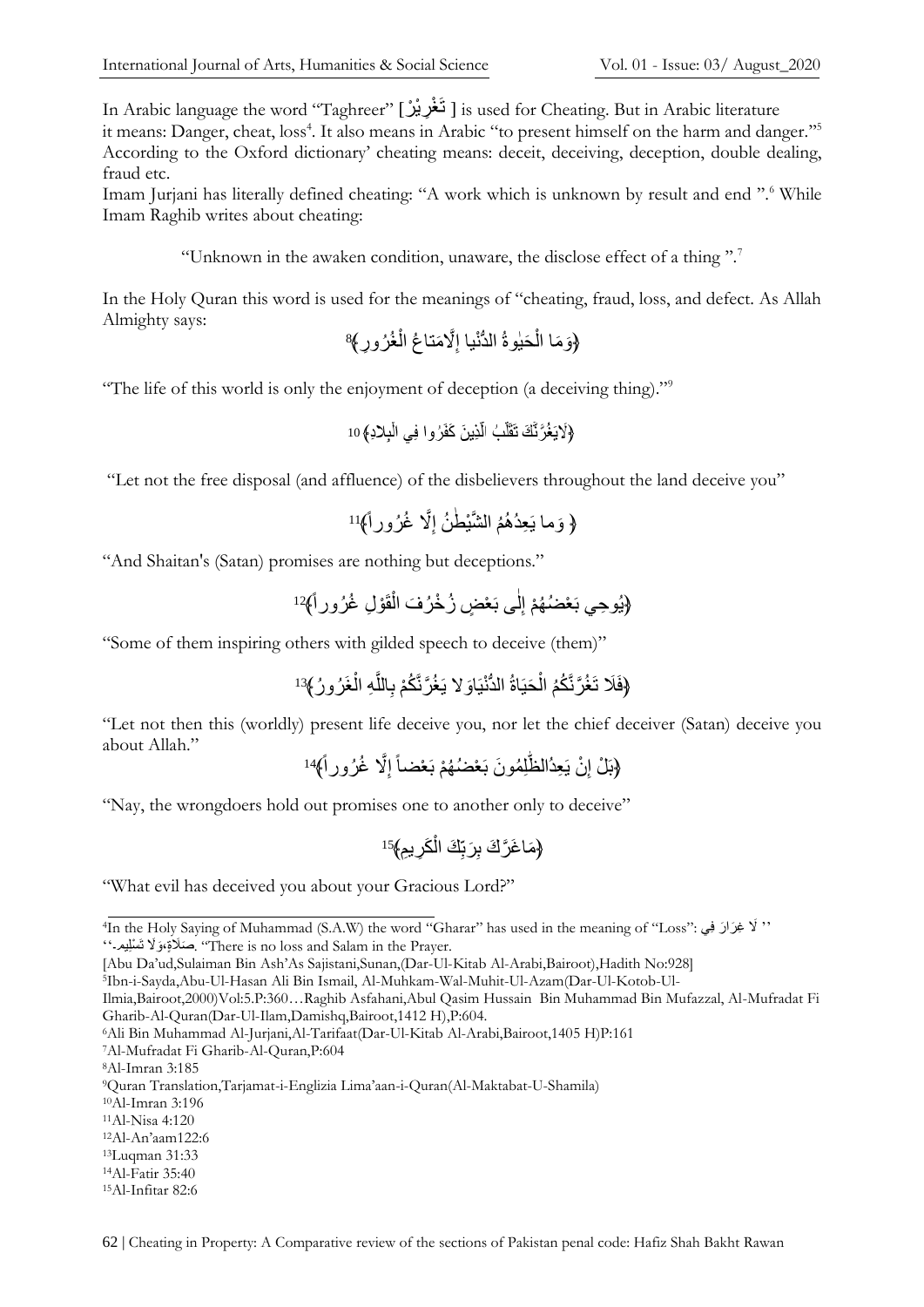According to the terminology of Sharia:

Ahnaaf: "Hide the knowledge and address of a thing from any one is called cheating.''<sup>16</sup>

Malikia: "Hide the main defect of a thing in a dealing from the person concerned."<sup>17</sup>

Shafia: "Keep in ignorance any one from the defect of a thing and related action in a dealing."<sup>18</sup> Hanabila: "Hide the knowledge of phrase and merit of a thing."<sup>19</sup>

In Short' the ignorance which is out of the human being, belongs to the things and not describe to the person concerned at the time of dealing' is called "Cheating''.

According to the Islamic-teachings cheating is prohibited. As cheating in dealing الغرر بيع is prohibited in the Holy saying of Prophet Muhammad.

20 َرر" غَ ْ ال ِ َو َع ْن بَْيع َح َصاة،ِ ْ ال ِ "نَ ٰهى َر ُسو ُل الل ِه صلى الله عليه وسلم َع ْن بَ ْيع

"Prophet of Allah has prohibited dealing with throwing of stone and from cheating in dealing.''

Imam Nawavi says: "That Hadith in which the Holy Prophet." had been prohibited use from cheating in dealing' is the basic formula in dealing chapters of the Islamic-Jurisprudence and many problems are defend upon it. Therefore' in which dealing the cheating is disclosed and protection is possible and there its completion is no necessary' this kind of dealing is prohibited and rejected."<sup>21</sup>

# **Analyses:**

This section of the Pakistan Penal Code is belongs to the specials cases and shapes of cheating which proved that possessing of defective property, Induces the person so deceived to do or omit to do anything which act or omission causes or is likely to cause damage or harm to that person in body, mind, reputation or property and inducer doesn't inform this person is belongs to the cheating. While in the light of Sharia, the circle of cheating is so wide and the mentioned cases are a few shapes and cases of it and these cases are not covered the whole cases of cheating. Therefore, the given introduction of cheating is insipient.

# **416: Cheating by personation:**

"A person is said to "cheat by personation" if he cheats by pretending to be some other person, or by knowingly substituting one person for another, or representing that he or any other person is a person other than he or such other person really is .''<sup>22</sup>

# **Explanation:**

In the above section of the Pakistan Penal Code, a special case of cheating has been mentioned, which belongs to the personation deceived. This special shape is that a person pretending to another person by showing that the pretentious personality is the original person which presents

<sup>20</sup>Sahih Muslim,Book: Al-Boyoo[22], Chapter:Botlan-E-Bay-ul-Husati[2],Hadith No:3881

<sup>16</sup>Babarti,Abu Abdullah,Muhammad Bin Muhammad Bin Mahmood,Al-Inaya Sharah-Ul-Hidaya(Dar-Ul-Fikar,Bairoot)Vol:6,P:512.

<sup>17</sup>Ibn-i-Urfa,Muhammad Bin Muhammad Al-Warghami,Al-Maliki, Al-Mukhtasr-Ul-Fiqhi (Moassasat-Ul-Khalf Ahmad 2014)Vol:3,P:378

<sup>18</sup>Ibrahim Bin ali Bin Yousaf, Fairooz Abadi, Sherazi, Al-Muhazzab Fi Fiqh-I-Imam Al-Shafi(Dar-Ul-Kitab-Ul-Ilmia)Vol:2,P:17.

<sup>19</sup>Zarikshi,Shams-ud-Din,Muhammad Bin Abdullah,Sharah Al-Zarikshi(Dar-Ul-Abikan,1993) Vol:5,P:11

<sup>21</sup>Nawave,Muhye-ud-Din, Yahya Bin Sharaf, Al-Minhaj Sharah Sahih-Ul-Muslim Bin-Al-Hajjaj(Dar-Ul-Ahya-Ut-Turaas,1392 H) Vol:10,P:156.

<sup>22</sup>The Pakistan Penal Code,Chapter:XVII , Sec: 416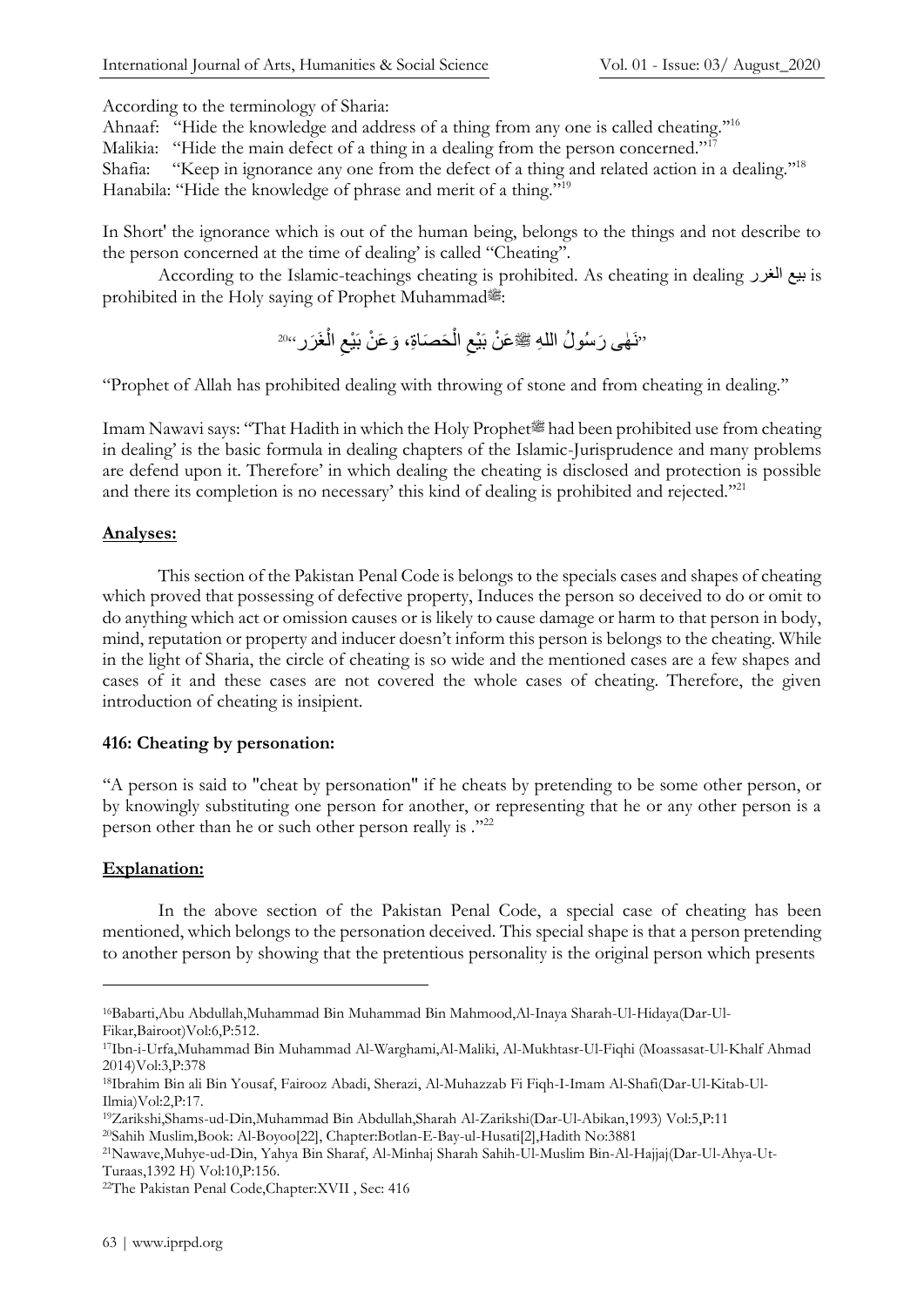to him. While the fact situation is against to the described position. There are two shapes of this Cheating:

1. Common shape is this' when any person (i.e. Zaid) says about himself or about other person(i.e. Amar) that I (Zaid) or this person(Amar) is (Bakker), while indeed he(Zaid) or that person(Amar) is not (Bakker).

2. Second shape is this' when any person (i.e. Zaid) represented his self in the disgust of another person (i.e. Amar) by adopting his conduct, dress and address.

#### **Personation cheating in the light of Sharia:**

The mentioned case in this section is called "Tilbees-e-Shakhsi<sup>[</sup>]" in Arabic language. "Shakhs'' means " A Person" while the origin of "Tilbees" is "[لتُ س[Lobs'' which represent the means ْ of " to hide anything, keep in shelter, confusion mixed and compound. <sup>23</sup> The following verses of the Holy Quran proved these meanings of this word:

با ِط ِل ﴾<sup>24</sup> ْ ِال َح اق ب ْ ِ ُسوا ال ب ْ َوَّل تَل ﴿

'' And mix not truth with falsehood ''

با ِط ِل ﴾<sup>25</sup> ْ ِال َح اق ب ْ ِ ُسو َن ال ب ْ تَل َ ﴿ِلم

"Why do you mix truth with falsehood?"

$$
(e^{i\pi\lambda^2})
$$
وَ أَلَّبِسُوُنَ

"And We would have certainly caused them confusion in a matter which they have already covered with confusion."

$$
\frac{27}{3}
$$
مَنُوَّا وَلَمْ يَلْبِسُوا إِيمائَهُمْ بِظُلُّمِ  $\frac{27}{3}$ 

"Those who believe and mix not up their faith with iniquity"

In short' literally: "To hide the fact and disclose its opposite side is called Telbees (تلبيس)<sup>28</sup> -It's usually and Shari meaning is not out from literally meaning<sup>29</sup> and that represented his self in the disgust of another person is called "Personation Cheating."

# **Analyses:**

The introduction mentioned in this section is adjusted to the case of personation cheating. While in the books of jurisprudence this terminology is used for the common cheating and fraud, although belong to the personation case or with any cheating act. According to the teachings of Islam, if this personation cheating takes place for the sake of Islam and for the safety of Muslims and act against the enemy of Islam and Muslims in this case it is not prohibited for the Muslims, especially in the crises conditions of war between Muslim and Non-Muslims.<sup>30</sup>

-

- <sup>27</sup>Al-In'aam 6:82
- <sup>28</sup>Al-Tareefat Lil-jurjani,P:66

64 | Cheating in Property: A Comparative review of the sections of Pakistan penal code: Hafiz Shah Bakht Rawan

<sup>23</sup>Al-Mufradat Fi Gharib-Al-Quran,P:753

<sup>24</sup>Al-Baqara 2:42

<sup>25</sup>Al-Imran 3:71

<sup>26</sup>Al-In'aam 6:9

<sup>29</sup>Jamal,Sulaiman Bin Umar Bin Mansoor,Hashiyat-Ul-Jamal Ala Sharh-i-lmanhaj(Dar-Ul-Fikar,Bairoot),Vol:2,P:78 <sup>30</sup>Wazarat-Ul-Awqaf Wa Shawon Al-islamia,Al-Moso'At-Ul-Fiqhiyat-Ul-Kowaitia(Dar-Ul-Salal,Kuwait1404 H),Vol:10,P:162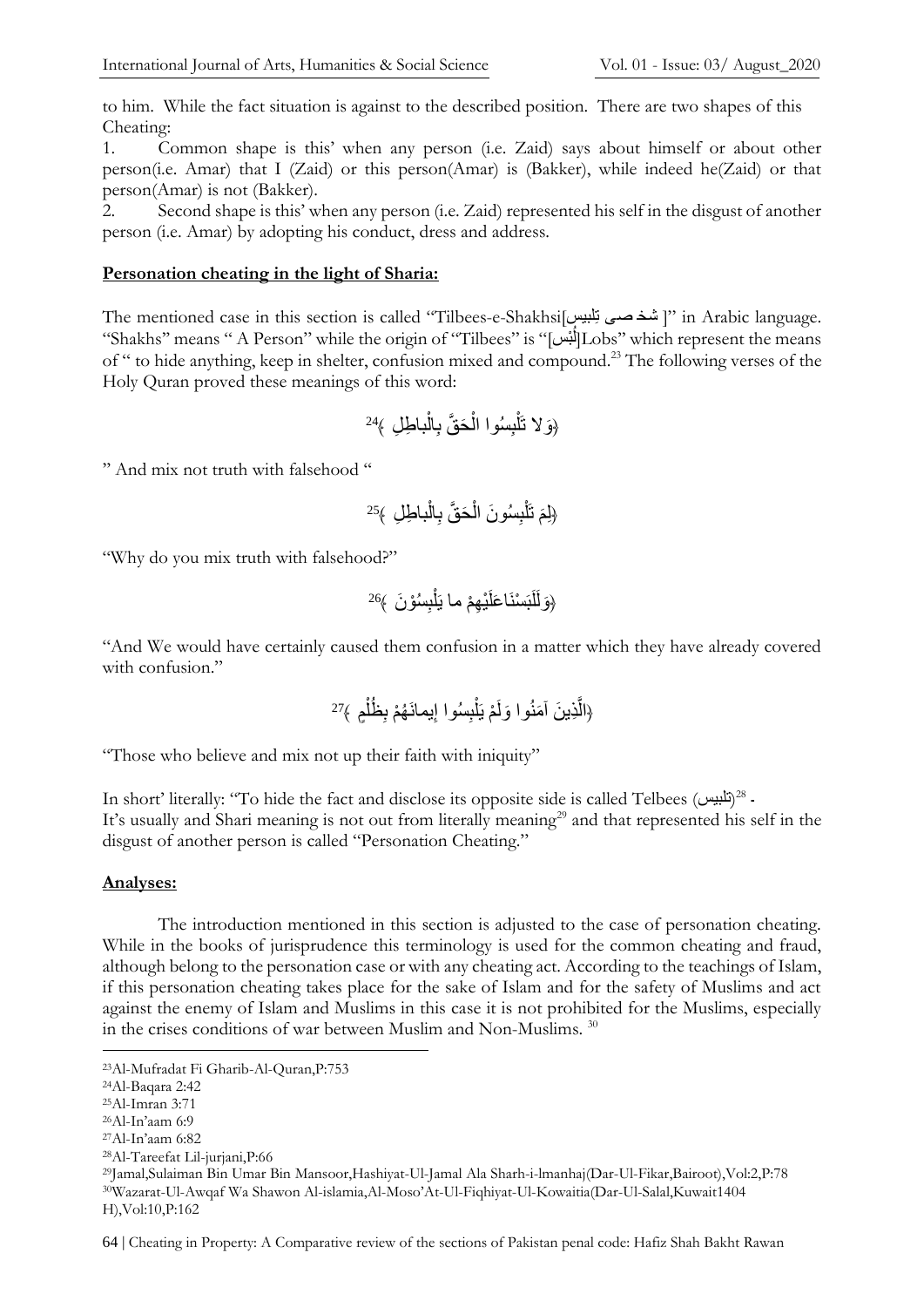# **417: Punishment for cheating:**

''Whoever cheats shall be punished with imprisonment of either description for a term, which may extend to one year, or with fine, or with both."31

#### **Explanation:**

In the above section of The Pakistan Penal Code, The common and simple punishment of cheating has been mentioned and described. This section will be implemented in that case of cheating in which the property is not handed over yet. If the property has been handed over the deceiver, then section No 420 will be implemented.

This fact is disclose that in cheating punishment label to "Tazeer" and not label to "Had" will be implement and this is on the behalf of Justice to give punishment in this case. Now we describe that is cheating include in these offences in which Govt can give the Punishment of "Tazeer"?

Imam Ibn-e-Timyya says: "Those offences which are not label to "Had or kafara" (then described some offences) i.e. someone eat blood or prohibited things, false witness of conjunction on the people, theft from the unsecured place, dishonesty in the trust, cheating in his dealing, decreasing in the scale, false witness, takes interest from the people, misbehavers of govt with people and thus act other prohibited work, these kind of people should be punished as penalty(tazeer) to become good and pure. Judge has the choice to give him the punishment according to act of offence and the offender. If he is the habitual of offence then Judge can give him more punishment than the habitual. 32

Hafiz ibn-e-Qayyim gives the example of those offenses which are not label to "Had" and says that theft which is not label to cut the hand by it, false oath, seeing to the stranger women and thus others acts which are prohibited by Islam are justify for punishment of "tazeer" by the opinion of Imam Shafi R.A, while according to other scholars and ulamaa this punishment must be given and is Wajib. <sup>33</sup> The offences which are mentioned by Hafiz Ibn-e-Qayyim are most little than the cheating in badness and prohibiting. When here is punishment of Tazeer is due according to the Islamic-Sharia than cheating is most suitable for this case of punishment.

According to the saying of Allama Ibn-e-Farhoon: "Punishment of Tazeer will be practices in the leaving of Wajib and doing of prohibited acts,<sup>34</sup> and there is no any doubt in the prohibiting of Cheating.

# **Analyses:**

In the light of the above arguments it's proved that the section concerned is according to the principles and basics of the four classes of fiqha and this section describe the limitation of this Punishment of Tazeer.

# **418: Cheating with knowledge that wrongful loss may ensue to person whose interest offender is bound to protect:**

''Whoever cheats with the knowledge that he is likely thereby to cause wrongful loss to a person whose interest in the transaction to which the cheating relates, he was bound either by law, or by legal contract, to protect shall be punished with imprisonment of either description for a term which may extend to three years, or with fine, or with both."35

Madani,Qahira)Vol:1,P:155

<sup>31</sup>The Pakistan Penal Code, Chapter :XVII , Sec: 417

<sup>32</sup> Ibn-i-Timiyya,Ahmad Bin Abdul Halim, Al-Siyasat-U-Sharaia(Wazarat-U-Showon –wa-Awqaf Wa Dawat Wl-Irshad,Saudi Arabia, 1418 H)Vol:1,P:103

<sup>33</sup>Ibn-i-Qayyam,Muhammad Bin Abi-Bakar, Al-Turoq-Ul-Hikmia Fi-S-Siyasat-Ul-Sharia(Matba'at-Ul-

<sup>34</sup>Ibn-i-Farhoon,Ibrahim Bin Ali, Tabsirat-Ul-Ahkam Fi Usool-i-Aqziati Wa Manahij-Ul-Ahkam(Maktat-Ul-Kulyaat-Ul-Azharia,Misar,1986), Vol:5,P;267

<sup>35</sup>The Pakistan Penal Code, Chapter:XVII , Sec: 418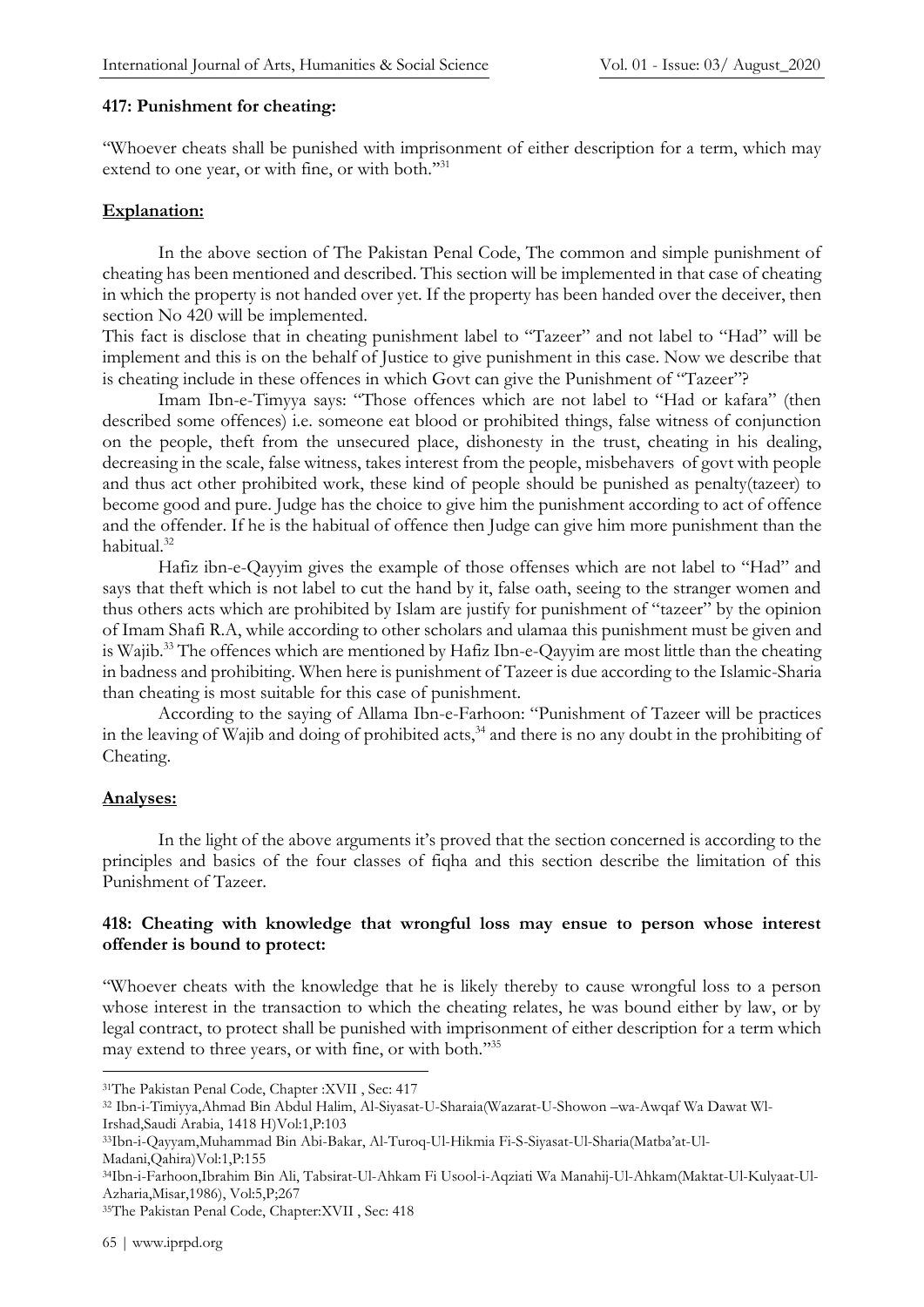#### **Explanation:**

The above section of Pakistan Penal Code explains the punishment of cheating from the person bounded either by law or by legal contract to protect the thing concerned i.e. clerk, servant, broker, watchman and thus other bounded persons of a responsibility who are bound to protect harm from the described thing and overlook the benefit of Master and now he cheat to contractor or Master by giving harm to the protected thing, this kind of cheater shall be punished with imprisonment of either description for a term which may extend to three years, or with fine, or with both. This section is consists of the following parts:

1. The servant cheated to any person.

 2. The servant has bounded on the protest of benefit of the thing concerned under any law or contract.

3. The cheating has belonged to the dealing and contract concerned.

 4. Servant have the knowledge that this act of offence is harmful to the person and Master concerned.

#### **Analyses:**

This section is relates with the legal punishment of that cheater who is a clerk, servant, broker, watchman and thus other bounded persons of a responsibility who is bound to protect harm from the described thing and overlook the benefit of Master. If this kind of cheater does not follow the conditions by which he accepts the contract concerned and responsibility, then this section will be applied to legal punishment. Because, in the Holy saying of Prophet Muhammad (S.A.W):

36 ُم ْسِل ُمو َن َعلَى ُش ُرو ِط ِهْم" ْ "اَل

"The Muslims should care of their conditions."

So in the above condition the offender:

1. Act the criminal deceived,

 2. Destroyed the trust of an institute by which the trust of people finished from the institute concerned and the person concerned,

3. And he disobey the Law and contract concerned.

Therefore, this kind of cheater is justified for the above mentioned punishment as "Legal Punishment".

#### **419: Punishment for cheating by personation:**

''Whoever cheats by personation shall be punished with imprisonment of either description for a term which may extend to seven years, or with fine, or with both."37

# **Explanation:**

The above section of Pakistan Penal Code explains the legal punishment of a special case of cheating called "cheats by personation". This section should be applied at the time when the purpose of cheating by personality is given harm to the person or thing concerned. If this act done for the sake of citizen's and country safety and for the recording of the actions of the enemies of a country like intelligent forces and departments of Pakistan, then this kind of action is lawful and legally correct.

<sup>36</sup>Sunan-i-Abi Dawood, Book: Al-Aqzia[25]Chapter:Al-Sulha[12],Hadith No:3596

<sup>37</sup>The Pakistan Penal Code, Chapter :XVII , Sec: 419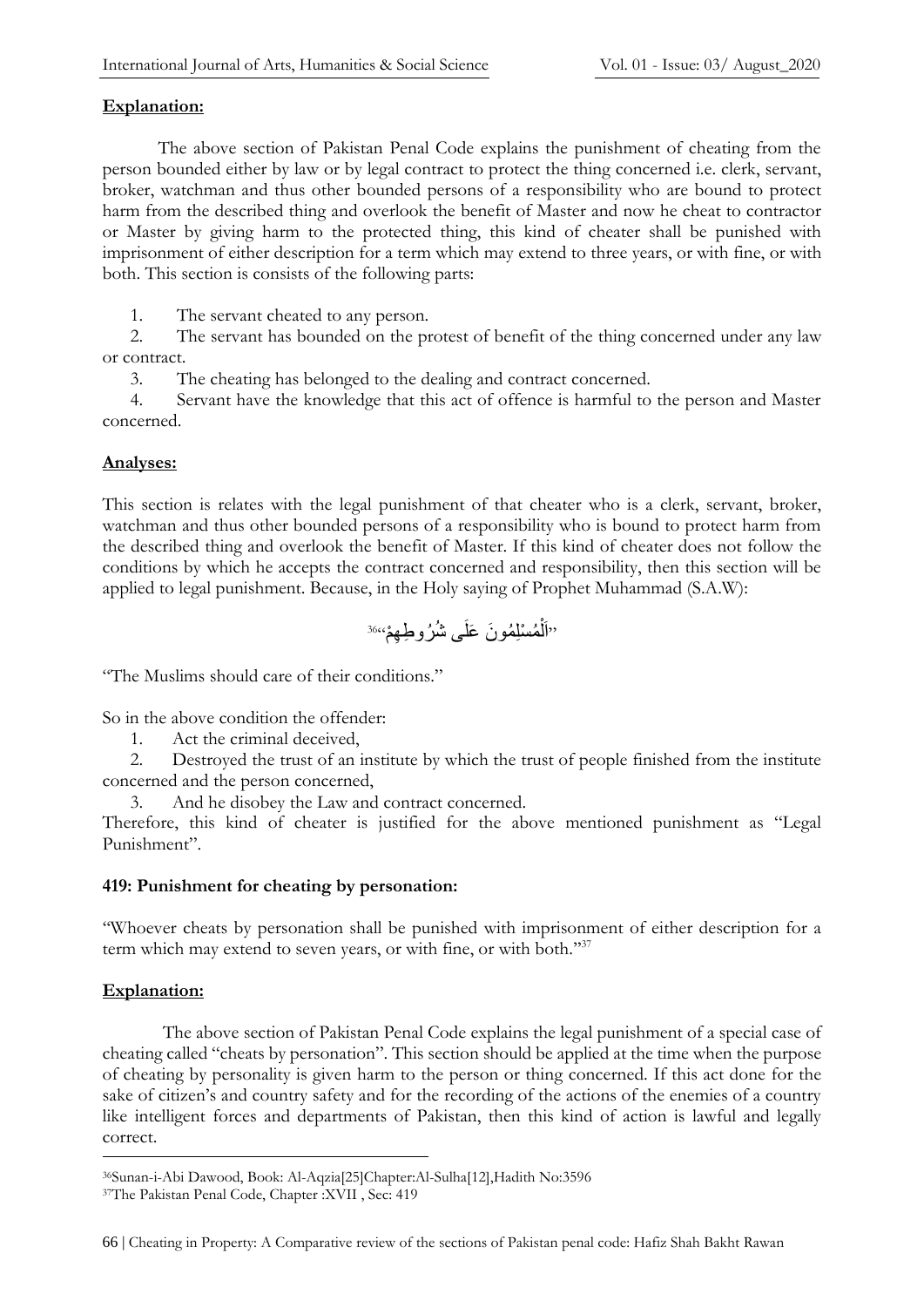#### **Analyses:**

The above section of Pakistan Penal Code which explains the legal punishment of cheats by personation, is according to the explanations of Islamic thoughts as well as legally correct<sup>38</sup> and the expending of punishment is according to the status of crime because the cheating has been practiced here orally as well as practically.

# **420: Cheating and dishonestly inducing delivery of property:**

''Whoever cheats and there by dishonestly induces the person deceived to deliver any property to any person, or to make, alter or destroy the whole or any part of a valuable security, or anything which is signed or sealed, and which is capable of being converted into a valuable security, shall be punished with imprisonment, of either description for a term which may extend to seven years, and shall also be liable to fine."39

# **Explanation:**

The above section of Pakistan Penal Code explains a special shape of cheating, its possible case and determines it legal punishment. The previous sections explain the case of that cheating in which the cheater cheats by himself and not involve any other person in the committing of cheating. While in this section the offender involve any other person in the committing of cheating induces the person to commit the inducing crime. Therefore, the mentioned offender is deserve for both kinds of punishment i.e. imprisonment and fine and shall be punished with imprisonment, of either description for a term which may extend to seven years, and shall also be liable to fin. There are two conditions for the implementation of this section:

1. Hand over any property to any person.

 2. Designed or changed or destroyed any valuable security, or anything which is resemble to the valuable security.

If these conditions are vanished in the case concerned, then section: 417 will be implemented.

#### **Valuable Security:**

In the above section the word "Valuable security" is mentioned. Its introduction and explanation according to the section: 30 of Pakistan Penal Code is that:

#### **30: Valuable security:**

''The words "valuable security denote a document which is, or purports to be a document whereby any legal right is created, extended, transferred restricted, extinguished or released, or Where by, any person acknowledges that he lies under legal liability, or has not certain legal right .''<sup>40</sup>

# **Explanation:**

The word "Valuable security" used as Guaranty, Bail, warranty, Sponsor, Bound etc. in Islamic-Sharia and "Kafala" used instead of these words in Islamic-jurisprudence books. According to the teachings of Islam "acceptance one's responsibility, which settlement in the responsibility of the person concerned, is called "Kafala". As proves from the Holy saying of Muhammad (S.A.W) that:

<sup>38</sup>Havwe,Said Bin Muhammad Daib Bin Mahmood Al-No'aimi,Al-Asas Fi-S-Sunnati Wa Fiqhoha(Dar-Us-Salam,Bairoot,1994)Vol:3,P:158

<sup>39</sup>The Pakistan Penal Code, Chapter: XVII , Sec: 420

<sup>40</sup>The Pakistan Penal Code, Chapter: II, General Explanation , Sec: 30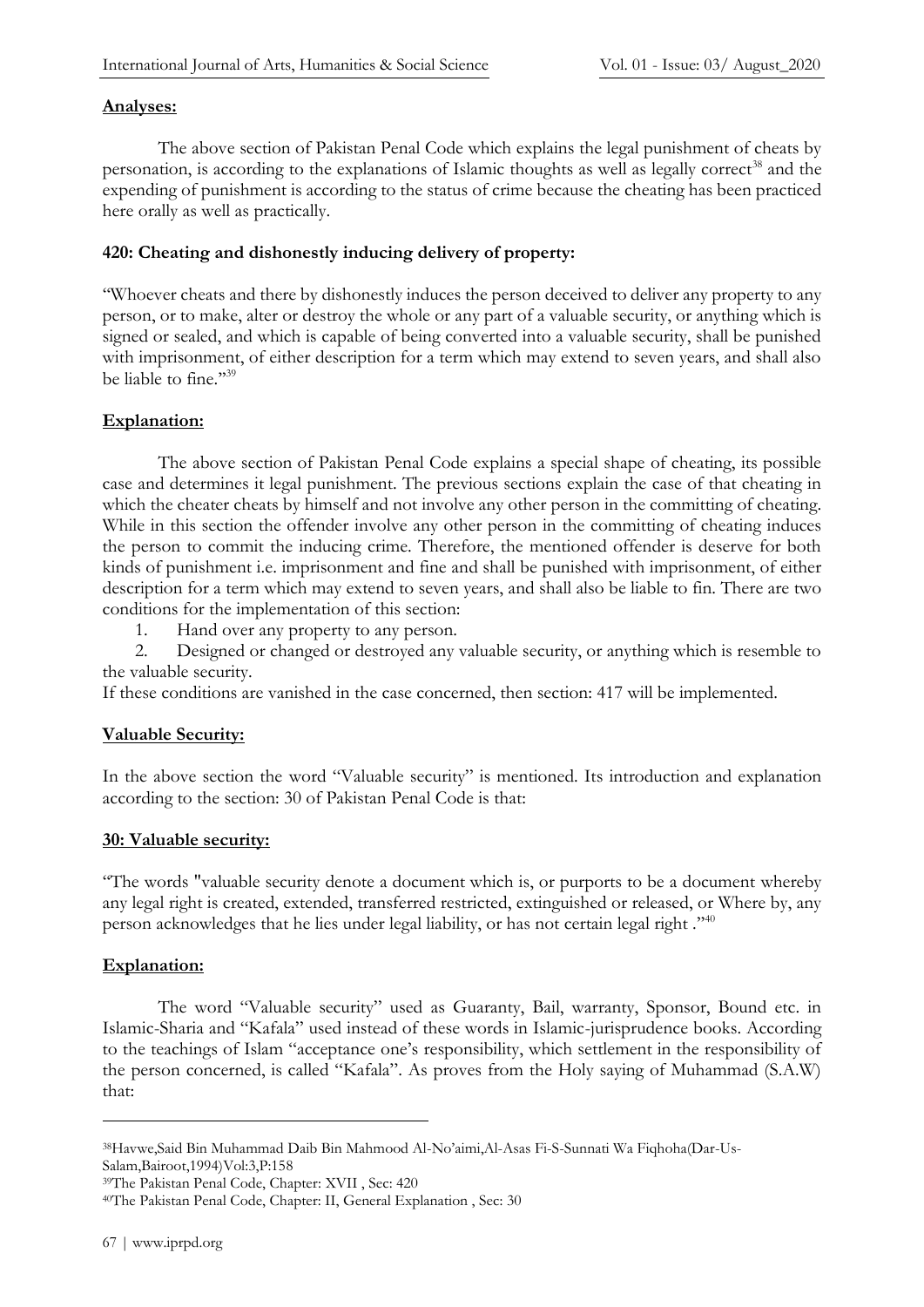"عَنْ سَلَمَةَ بْنِ الأَكْوَعِ رَضِيَ اللَّهُ عَنْهُ، قَالَ: كُنَّا جُلُوساً عِنْدَ النَّبِيِّ ﷺ،إِذْ أَتِيَ بِجَذَارَةٍ،<br>يَسَمُّ سَبَبَتِ بِجَمَّدٍ وَجَمَّدٍ وَجَمَّدٍ وَجَمَعَ اللَّهُ عَنْهُ وَ قَبْلَ النَّاسِيِّ وَ الْ **ِ ُ** فَقَالُوا: صَلِّ عَلَيْهَا، فَقَالَ: "هَلْ عَلَيْهِ دَيْنٌ؟"، قَالُوا: لاَ، قَالَ: "فَهَلْ تَرَكَ شَيْئًا؟"،قَالُوا: لاَ، فَصَلِّي عَلَيْهِ، ثُمَّ أَتِيَ بِجَذَارَ وَأَخْرَى، فَقَالُوا: يَا رَسُولَ اللَّهِ، صَلِّ عَلَيْهَا، قَالَ:"هَلْ عَلَيْهِ<br>وَهُ يَعْبَدُ مِن يَعْبَدُ مِن يَجْبَدُ فَيَهْدَى مَنْ يَعْبَدُونَ وَيَعْبَدُونَ اللَّهِ، فَيَجْبَ **ُ** دَيْنٌ؟"قِيلَ:نَعَمْ،قَالَ:"فَهَلْ تَرَكَ شَيْئًا؟"،قَالُوا: ثَلَاثَةَ دَنَانِيرَ، فَصَلَّمِ عَلَيْهَا، ثُمَّ أُتِيَ بِالثَّالِثَةِ<br>-**ُ** عَلَيْهِ "فَهَلْ قَالَ: فَقَالُوا: صَلِّ عَلَيْهَا، قَالَ: «هَلْ تَرَكَ شَيْئَا؟» ، قَالُوا: لاَ،<br>حَمَّدٌ مَنْ دَيْنٌ؟''،قَالُوا ;ثَلاَثَةَذَنَانِيرَ ،قَالَ: ''صَلَّوا عَلَى صَاحِبِكُمْ''،قَالَ أَبُو قَتَادَةَ صَلِّ عَلَيْهِ يَا رَسُولَ اللَّهِ **َ ْيه َصلَّى َعلَ َّي َدْينُه،ُ فَ َو ۔**" **َعلَ**

Narrated by salama bin Al-Akwa: "Once, while we were sitting in the company of Prophet, a dead man was brought. The Prophet was requested to lead the funeral prayer for the deceased. He said, "Is he in debt?" The people replied in the negative. He said, "Has he left any wealth?" They said, "No." So, he led his funeral prayer. Another dead man was brought and the people said, "O Allah's Apostle! Lead his funeral prayer." The Prophet said, "Is he in debt?" They said, "Yes." He said, "Has he left any wealth?" They said, ''Three Dinars." So, he led the prayer. Then a third dead man was brought and the people said (to the Prophet), please lead his funeral prayer." He said, "Has he left any wealth?" They said, "No." He asked, "Is he in debt?" They said, ("Yes! He has to pay) three Diners', He (refused to pray and) said, "Then pray for your (dead) companion." Abu Qatada said, "O Allah's Apostle! Lead his funeral prayer, and I will pay his debt." So, he led the prayer."<sup>41</sup>

This shown from this saying that "acceptance one's responsibility, which settlement in the responsibility of the person concerned is called "Kafala" and it's literally and Shari meanings and explanation are same.

In Arabic Literature "Kafala" means: "Joint and connect a thing with another thing<sup>42</sup>. While in Islamic jurisprudence "acceptance one's (guaranty) responsibility of another one's (guarantee) is called "kafala" (guaranty).<sup>43</sup> While responsibility means protection, guardianship, securest, fidelity bond. 44

Guarantee is one's who accept the responsibility, therefore, a person who accept the responsibility of looking after of someone is called "Kafil" (Bail Bondsman) as in the Holy saying of the Prophet Muhammad (S.A.W):

> أَنَا وَكَافِلُ الْيَتِيمِ فِي الْجَنَّةِ هَكَذَاوَأَشْارَ بِالْسَّبَّابَةِ وَالْوُسْطَى<sup>45</sup> َ َ

"I and the one who take the responsibility of an orphan will be in paradise thus, and he joined his middle finger and forefinger"

In the Holy Quran Allah Almighty described about the Zakaria (A.S) who accepted the responsibility of looking after of the Sayyada Maryam (Mother of Essa A.S) and said:

َها َز َكِری ا<sup>54</sup> لَ َو َكفا

"And Zakaria looked after her (Maryam A.S)."

Bairoot)Vol:6,P:221…Qarqi,Shahab-Ud-Din Ahmad Bin Idrees(Dar-ul-Gharab-Ul-

46Al-Imran 3:73

<sup>43</sup>Ibn-O-Nujaim,Zain-Ud-DinBin Ibrahim,Al-Bahr-Ur-Raiq Sharha Kanz-Ud-daqaiq(Dar-Ul-Marifat-i-

islami,bairoot,1996)Vol:9,P:190…Mawardi,Abu-L-Hasan,Ali Bin Muhammad, Al-Hawe Al-Kabeer, (Dar-Ul-Fikar, Bairoot)Vol:6,P:436….Ibn-i-Qudama,Abdullah Bin Ahmad, Al-Mughni Fi Fiqh-i-Imam Ahmad Bin Hanbal Al-Shaibani(Dar-Ul-Fikar Bairoot,1405 H)Vol:4,P:399.

<sup>44</sup>Al-Bahr-Ur-Raiq Sharha Kanz-Ud-daqaiq,Vol:6,P:221

<sup>45</sup>Sahih-Ul-Bukhari, Book: Al-Talaq[72]Chapter: Al-Li'aan[24]Hadith No:5304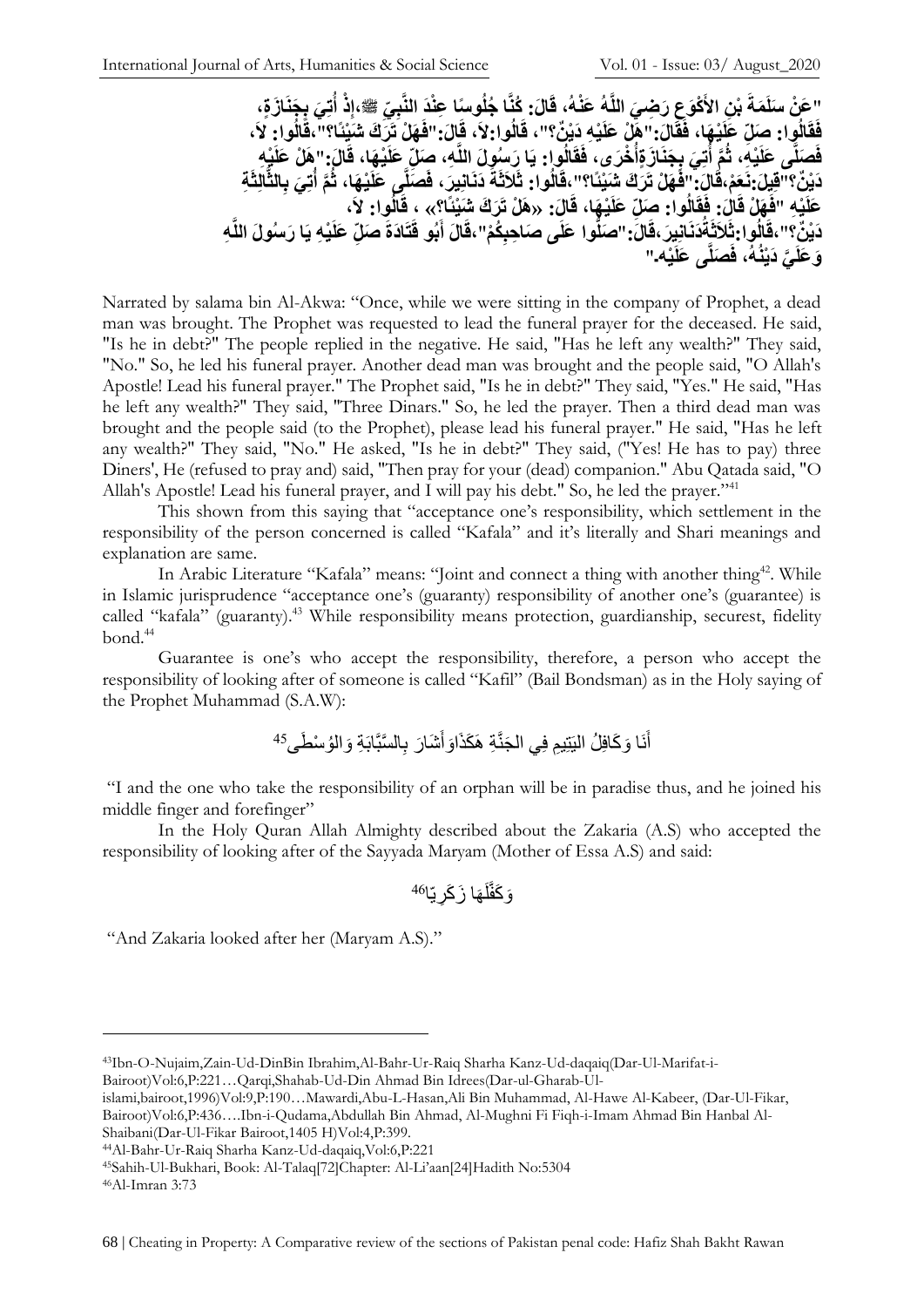#### **Analyses:**

The above section No: 420 of Pakistan Penal Code which explains the legal punishment of cheats by personation, is according to the explanations of Islamic thoughts as well as legally correct and the expending of punishment is according to the status of crime because the cheating has been practiced here orally as well as practically as well as he involved others people in this criminal act. The explanation of "Valuable security" proves that this is a special kind of Guaranty in which Guarantee is responsible to pay the payment concerned or to looks after the thing concerned.

# **Conclusion:**

"Offence against Property" is one of Chapter (17th chapter) of Pakistan Penal Code. In this Chapter under the various titles related to the Property are discussed i.e. law's Introductions, Explanation, Illustrations and Punishment of the related offences. In this chapter there is a part named "Of Cheating in Property" which contains the introduction of cheating, possible cases and its legal punishment. This Part contains six sections (**From Section No: 415 to Section No: 420**). In Section No: 415 of Pakistan Penal Code, the legal introduction of cheating introduce these cases on which is implement cheating legally. Under the explanation of this section the word "Cheating" has been explained literally as well as in the light of Islamic thought and then represents the explanations of the four Schools of Fiqha according to the cheating. In section No: 416, a special case of cheating has been mentioned, which belongs to the personation deceived. The introduction mentioned in this section is adjusted on the case of personation cheating. While in the books of jurisprudence this terminology is used for the common cheating and fraud, although belong to the personation case or with any cheating act. If this personation cheating take place for the sake of Islam and for the safety of Muslims and act against the enemy of Islam and Muslims in this case it is not prohibited for the Muslims. Section No: 417 contains on the common and simple punishment of cheating. This section will be implemented in that case of cheating in which the property has not handed over yet. If the property has been handed over the deceiver, then section No 420 will be implemented and In the light of the Shari arguments it's proved that the section concerned is according to the principles and basics of the four classes of fiqha and this section describe the limitation of this Punishment of Tazeer which is imprisonment of either description for a term, which may extend to one year, or with fine, or with both. The section No:418 of Pakistan Penal Code explains the punishment of cheating from the person bounded either by law or by legal contract to protect the thing concerned i.e. clerk, servant, broker, watchman and thus other bounded persons of a responsibility. If this kind of cheater does not follow the conditions by which he accepts the contract concerned and responsibility, then this section will be applied for legal punishment. Section No: 419 of Pakistan Penal Code explains the legal punishment of a special case of cheating called "cheats by personation" which is according to the explanations of Islamic thoughts as well as legally correct and the expending of punishment is according to the status of crime because the cheating has been practiced here orally as well as practically. The section No: 420 of Pakistan Penal Code explains a special shape of cheating, it's possible cases and determine it legal punishment. The previous sections explains the cases of that cheating in which the cheater cheats by himself and not involves any other person in the committing of cheating. While in this section the offender involve any other person in the committing of cheating induces the person to commit the inducing crime. Therefore, the mentioned offender is deserves for both kinds of punishment i.e. imprisonment and fine and shall be punished with imprisonment. In this section the word "Valuable security" is mentioned. Its introduction and explanation according to the section: 30 of Pakistan Penal Code has been presented and then explains it in the teachings of Islamic-thought.